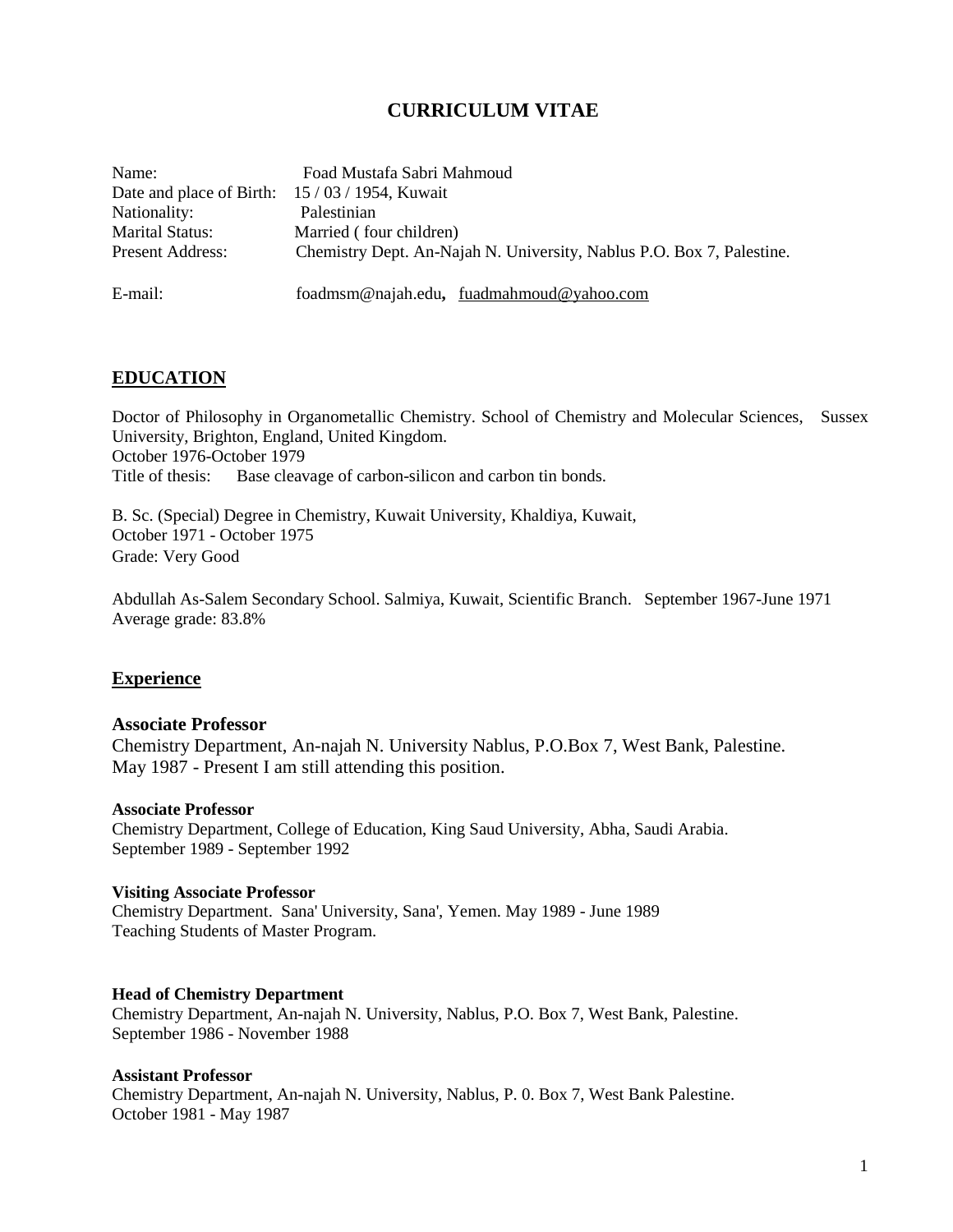### **Postdoctoral Research Fellow**

School of Chemistry and Molecular Sciences, Sussex University, Brighton, BN1 9QJ, England, U.K. October 1979 - February 1981

## **Courses Taught by Dr. Foad Mahmoud**

| 1.  | General Chemistry (1)                                             | 23101          |
|-----|-------------------------------------------------------------------|----------------|
| 2.  | Organic Chemistry (1)                                             | 23231          |
| 3.  | Organic Chemistry (2)                                             | 23232          |
| 4.  | Practical Organic Chemistry (1)                                   | 23235          |
| 5.  | Org. Chem, for students of Biology & Medical Technology           | 23233          |
| 6.  | Practical Organic Chem. for students of Biology & Med. Tech.      | 23237          |
| 7.  | Organic Chemistry (3)                                             | 23331          |
| 8.  | Practical Organic Chem. (2)                                       | 23335          |
| 9.  | Advanced Organic Chem.                                            | 23431          |
| 10. | Systematic identification of Org. Compounds                       | 23432          |
| 11. | Research in Chemistry                                             | 23492          |
| 12. | Special topics (Identification of Org. Compounds by spectroscopy) | 23481A         |
| 13. | Organic Chemistry for students of Medicine                        | 304216         |
| 14. | Organic Chemistry (1) for students of Pharmacy                    | 102211         |
| 15. | Practical Organic Chemistry (1) for students of Pharmacy          | 102212, 102219 |
| 16. | Practical Organic Chemistry (2) for students of Pharmacy          | 102214         |
| 17. | Computer in Chemistry                                             | 23401          |
| 13. | Special Topics (Organomet. Chem.)*                                | 23582          |
| 14. | Mechanism of Org. Reactions (Sana' University)*                   |                |
| 15. | Modern Synthetic Reactions (Sana' University)*                    |                |
| 16. | Supervisor of Master Students*                                    | (23592, 23593) |
| 17. | Advanced Organic Laboratory*                                      | 23515          |
| ∗   | For M.Sc. Students                                                |                |

# **List of Publication:**

1. The mechanism of Cleavage of Si-Ge Bonds by Base. C- Eaborn & *F.Mahmoud*; **J**. **Organomet. Chem.** 1981, 205, 47-51.

2. Effect of Varying The Media for Base Cleavage of some Benzyl-Silicon and -Tin Compounds in Alcohols. C. Eabom & *F. Mahmoud*; **J. Organomet. Chem.** 1981, 206, 49-58.

3. Base Cleavage of The Benzyl-Silicon in  $PhCH_2SiMe<sub>2</sub>(CH_2)nOH$  ( $n= 2$  or 3) compounds. C. Eabron & *F. Mahmoud*; **J. Organomet. Chem.** 1981, 209, 13-16.

4. The Mechanism of the Gas-Phase Pyrolysis of Esters. Part 13. The very Strong Activating Effects of B- TriaIkylmetal Groups. C, Eaborn. *F. Mahmoud* & R. Taylor; **J. Chem. Soc., Perkin Trans. II.** 1982, 1313- 1319.

5. A Unimolecular Solvolysis of an Organosilicon Perchlorate. S.S. Dua, C. Eaborn, *F. Mahmoud*; **J.Organomet. Chem.** 1980, 192.293-295.